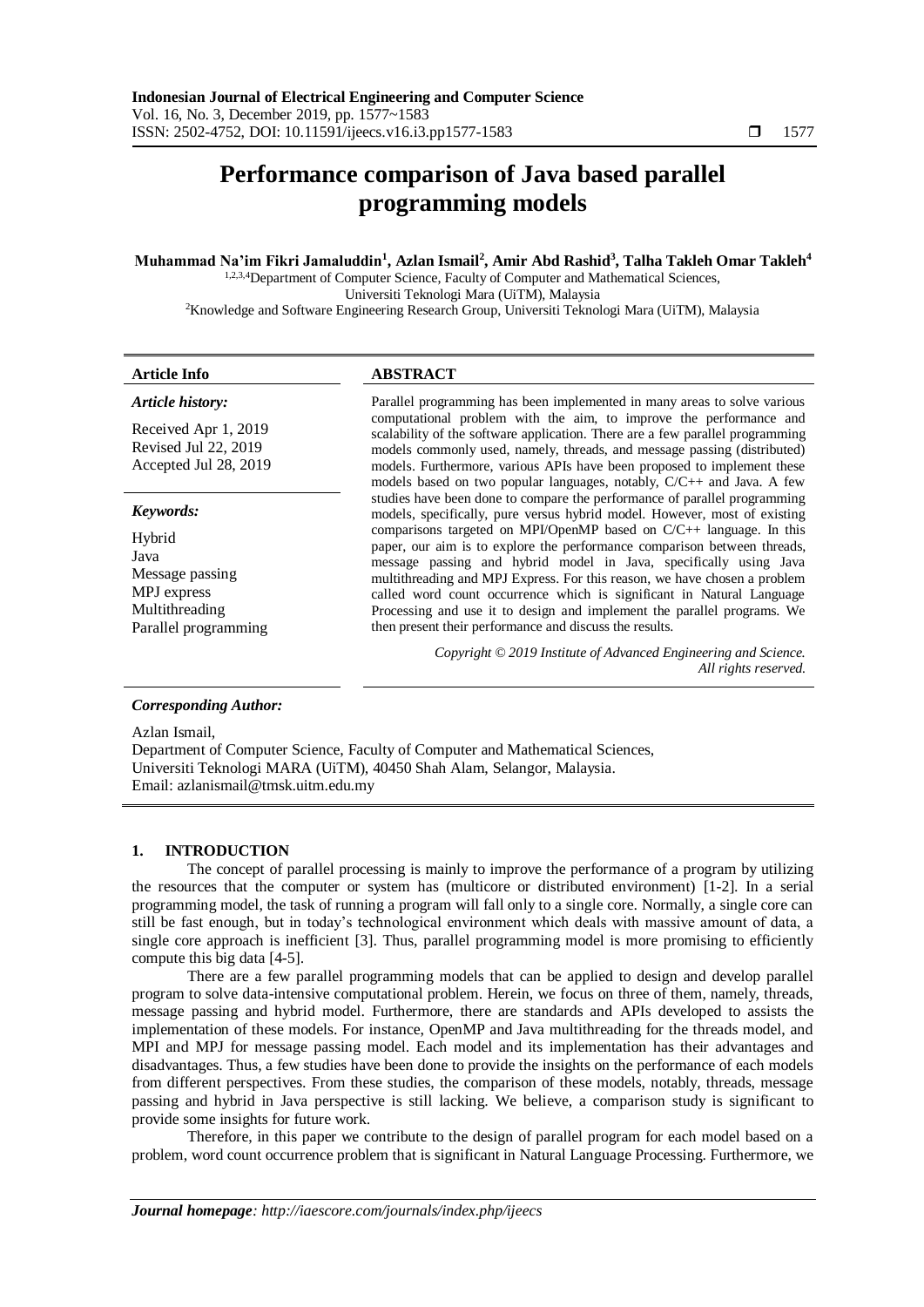present the results of performance comparison between these parallel programming models. The next section describes the fundamental concepts and related works. We then discuss the design and implementation of the parallel programs followed by the presentation and discussion of the results. Finally, we conclude our work.

#### **2. PRILIMINARY**

In this section, we explain the scope of parallel programming models especially in Java perspective as well as related works.

#### **2.1. Parallel Programming Models**

There are a few parallel programming models commonly used to address various computational problems [6]. In this paper, we are interested in three of them, namely, the threads, message passing, and hybrid model. Each of them is briefly explained as follows.

*Threads model* is a kind of shared memory model that consists of threads (also known as lightweight process). Each thread can share their data through the shared space. Thus, the threads communicate between each other implicitly. Threaded programming is not new and there are a few standards and languages to support the implementation of this model that includes OpenMP and Java multithreading. This model is generally easier to be implemented. The performance overhead may come from several factors, especially the bottleneck of accessing the same space.

*Message passing (distributed) model* consists of multiple processes where each process resides in different machine, physically or virtually. Each process has their own memory space, and thus this model is needed when there is no global and shared space support. The data exchange has to be done through message passing. The implementation of this model has been supported by a Message Passing Interface (MPI) standard [7]. In general, this model supports scalability of parallel program. However, the implementation of this model requires additional programming effort on the communication aspect. Furthermore, the performance overhead may be caused by inappropriate design of communication approach.

*Hybrid model* combines more than one of the available parallel programming models, such as, message passing and threads model. Conceptually, there are multiple processes which can perform message passing between each other. In addition, within the local environment of each process, there are multiple threads to support the parallel execution. The implementation of hybrid model is quite challenging, but in general, the performance can be potentially improved as compared to a pure/single model.

#### **2.2. Threads in Java**

Java language supports the implementation of threads model through multi-threaded programming. A thread in Java in represented as an object and has a common life cycle notably, created, started, running, waiting, and terminated. All threads share the same global memory which enable every thread to access the same space. This capability enables the threads to exchange data, whenever needed. To protect certain data from a problematic condition such as data inconsistency caused by memory interference, Java supports the implementation of synchronization. Threads have traditionally been used on single processor systems. With the advent of multicore and symmetric multiprocessor (SMP) systems, threads can be mapped to physically parallel processing hardware [8].

#### **2.3. Massage Passing in Java**

There have been several implementations of java messaging libraries especially for developing parallel program. The libraries are driven by different approaches, notably, based on Java Remote Method Invocation (RMI), based on the wrapper libraries that resort to Message Passing Standard through Java Native Interface (JNI) such as mpiJava [9], MPJ Express [10], MPJ/Ibis [11], or based on low-level Java sockets such as MPJava [12], JFS [13], and F-MPJ [14]. Each of them has their own advantages and disadvantages. In this paper, we are interested in MPJ Express.

*MPJ Express* is a thread-safe message passing library that provides a full implementation of the MPI in Java language. It allows application developers to write and execute parallel applications for multiple cores processors and computing clusters. The design of MPJ Express consists of several layers that includes the MPJ API layer (highest layer), collective and point to point communications API (next lower layers), and mpjdev and xdec levels (next lower layers) for actual communications and interaction with the underlying networking hardware. MPJ Express has been utilized in a few domains, such as machine translation for natural language processing [15], and clustering scalability [16].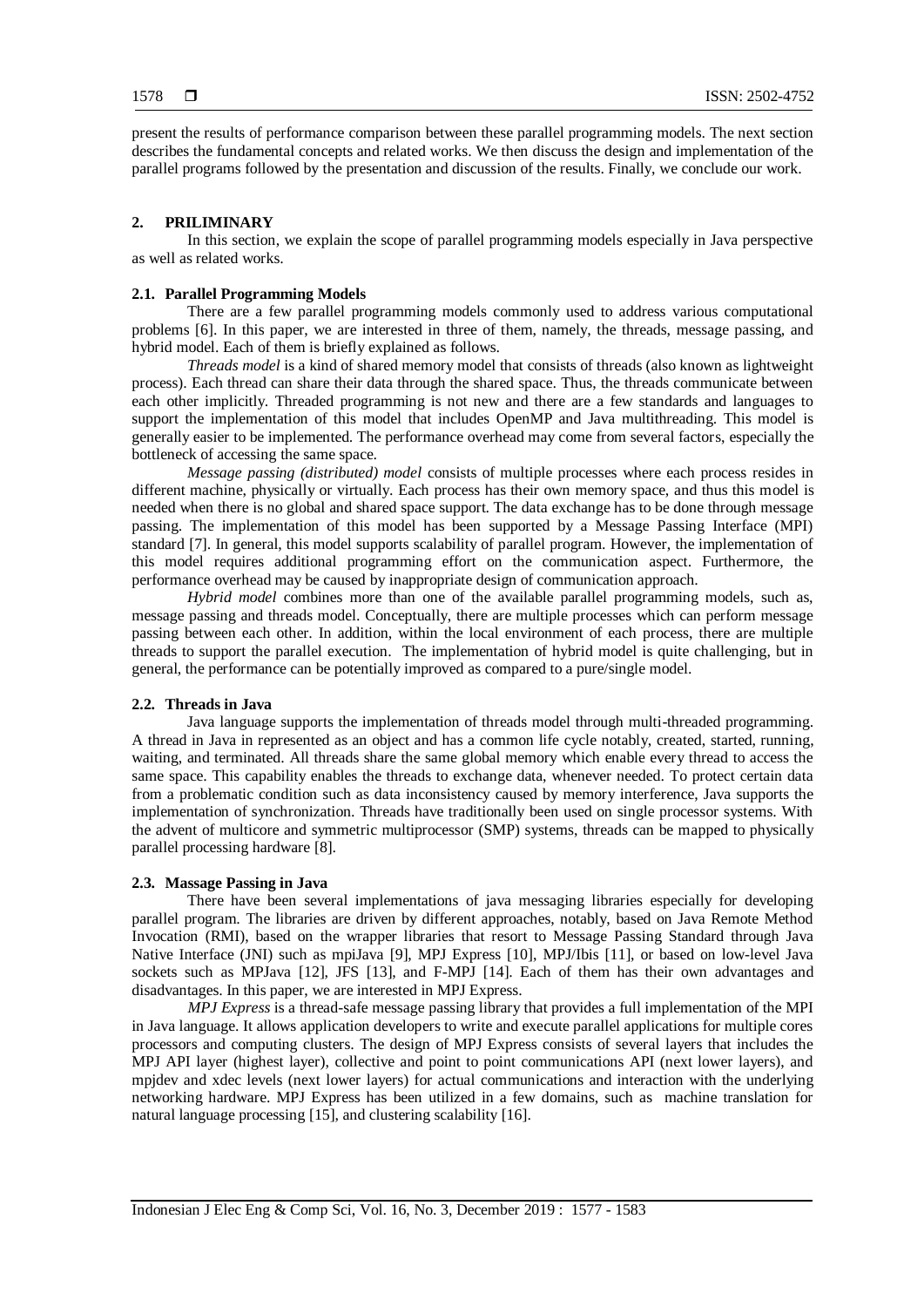#### **3. RELATED WORK**

Many studies have done to evaluate the performance of parallel programming models. In Rabenseifner et al. [17], they investigated the performance of pure MPI and OpenMP, and the combination of both as a hybrid model. They utilized a mapping problem of a two-dimensional Cartesian domain decomposition for implementing the parallel program. The work by Jin et al. [18] also addressed the same concern to evaluate performance of hybrid MPI and OpenMP, and the pure models. They utilized multi-zone versions of NAS Parallel Benchmarks for the evaluation. Their finding stated that the hybrid model can reduce the memory footprint and overhead associated with MPI calls and buffers and improve load balance. However, as they stated, the hybrid performance is affected due to no well-defined interaction between MPI processes and OpenMP thread. An example of hybrid (MPI and threads model) implementation can be referred to Khaitan et al. [19] that applied for massive contingency analysis in power systems. In particular, the hybrid model is used to facilitate the computation of non-blocking of work-stealing based scheduling algorithm. Baños et al. [20] investigated the implementation of MPI and OpenMP for parallelizing population-based meta-heuristics and evaluated their performances. They have shown that OpenMP is better when the number of threads are more than the available cores. Meanwhile, MPI outperforms OpenMP when the input size is sufficiently large. The work by Rao et al. [21] compared the performance of Cross Memory Attach (CMA) capable, MPI-based approach with their proposed fine-tuned multithreading approach. The study has shown that message-passing can outperform multithreading in certain scenarios. In Jiao et al. [22], they studied the performance comparison between pure MPI, pure OpenMP and hybrid (i.e. MPI + OpenMP) in addressing computational efficiency for the spherical discontinuous deformation analysis (SDDA). They have shown that the proposed hybrid model is correct and effective.

A few studies have attempted to address the performance comparison in Java environment. For instance, there are studies that evaluated the performance and scalability issues of multithreaded Java applications by focusing the impact on the microarchitecture Luo et al. [23] and on the multicores systems Kuo-Yi Chen et al. [24]. In terms of performance comparison, the work by Shafi et al. [25] compared the performance of message passing using Java (i.e. MPJ Express) and C languages (i.e.MPI) and revealed a comparable performance and they both can scale in a similar fashion. In comparison to these works, we address the performance comparison of three models, multithreading, message passing, and hybrid programming models.

#### **4. RUNNING EXAMPLE**

In this paper, we utilize the word count occurrence problem as the running example to evaluate the parallel programs' performances as shown in Figure 1. The aim of problem solving is to count the frequency of occurrence of each word in a document. The counted values are one of many tasks for supporting different kind of text analysis, such as sentiment analysis [24-26]. In this section, we only focus on the word count occurrence algorithm and presented it as a serial prog ram. The program consists of three core tasks, namely:

- a. Load and store (TS1) The program loads or reads data from the external source (e.g. text file) into the memory. In particular, it reads line-by-line as a String and store them into an array of list.
- b. Split/chunk and store (TS2) The program then split each line of String into a chunk of words and store them into another memory, a hash map. The reason of utilizing the hash map (i.e. key and value) is to keep the frequency of occurrence for each word, where key refers to the extracted word and value is its frequency.
- c. Aggregate result (TS3) The program aggregates the total count for each similar word. Finally, the total count for each word is displayed.





*Performance comparison of Java based parallel programming models (Muhammad Na'im Fikri Jamaluddin)*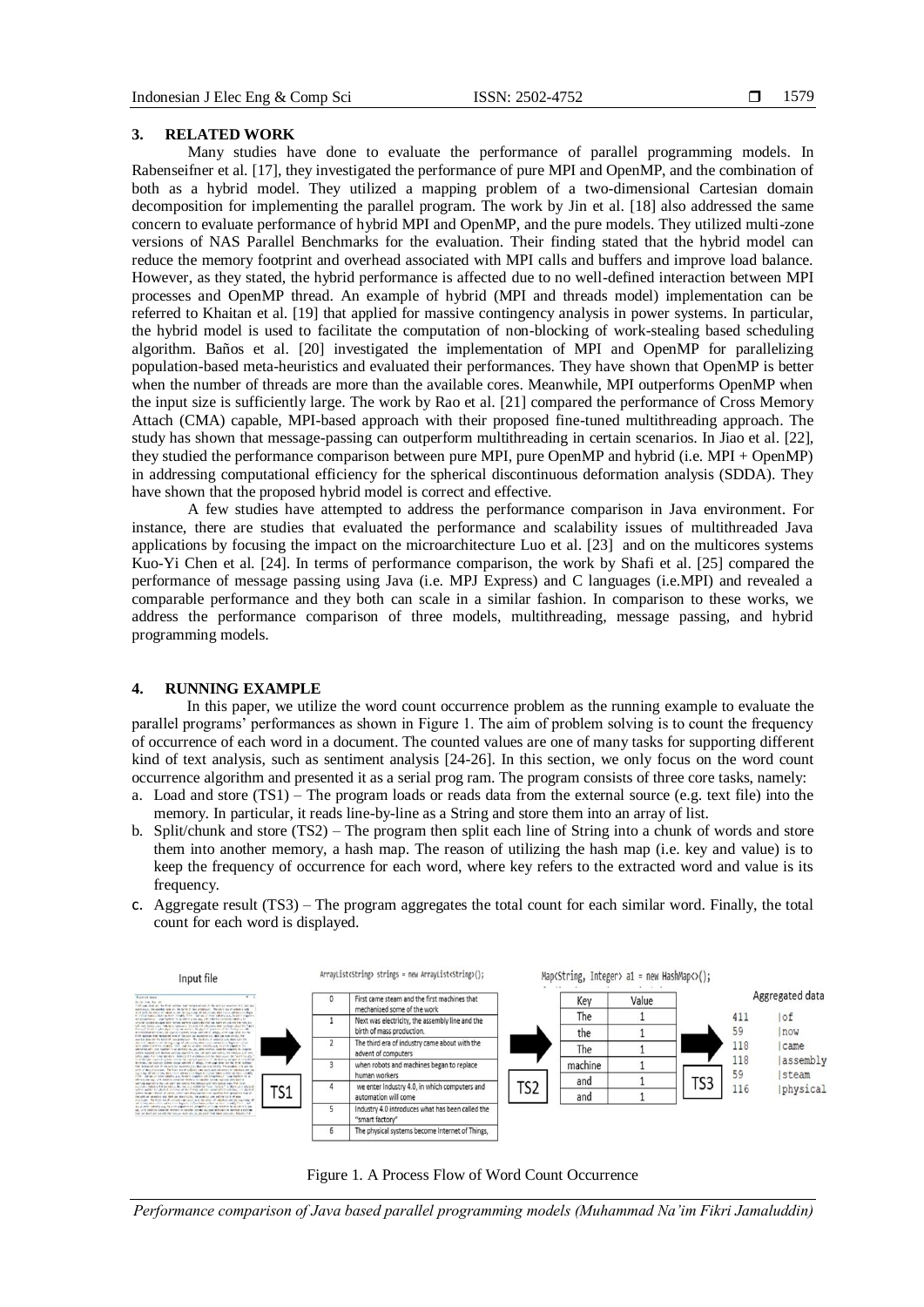# **5. RESEARCH METHOD**

The comparison of these models is done through an experimentation. For this reason, we design and implement three parallel programs which can solve the word count occurrence mentioned earlier. Thus, in this section, we present our design of the parallel programs.

# **5.1. Multithreading Program**

The design of this program follows master-slave approach which involves two types of threads, the main thread and the job threads, as shown in Figure 2(A). The main thread is responsible to perform TS1 and TS3. As for the parallelism, it also partitions the input file (i.e. into a series of lines that contains multiple words), coordinate the life cycle of job threads, and assign the required job. The job thread is responsible to execute TS2. The data sharing between the main and job threads is done through the global memory. The construction of this program is based on Java multithreading. We utilized *Thread* class for the threads implementation.

# **5.2. 5.2 Message Passing Program**

The design of this program follows peer-to-peer approach, where there is no main coordinator/controller as shown in Figure 2(B). In this case, each process executes TS1 and TS2 on a region from the document. For this reason, we define a partitioning function that determines the region for each process. Furthermore, only one process (i.e. P0) executes TS3. As there is no global memory, explicit communication has to be implemented as each process needs to send their results of TS2 to P0. We utilize high level communication API of MPJ Express, called *MPI.COMM\_WORLD.Reduce()* to communicate and aggregate the results.

# **5.3. 5.3 Hybrid Program**

The design of this program combines the previous two designs based on hierarchical approach as shown in Figure 2(C). The higher level refers to message passing model, while the lower level refers to threads model. Furthermore, the higher level processes are meant to execute TS1 and TS3. They take their own region of data from the document as defined in the main partitioning formula. In addition, they partition and map their region into multiple threads. The threads are required to execute TS2. Each higher level process has a global memory to be shared among threads. The construction of this program is based on the combination of MPJ Express and Java multithreading.



Figure 2. Illustration of multithreading (A), message passing (B), and hybrid implementation (C)

#### **6. RESULTS AND DISCUSSION**

In this section, we begin with the description of our experiment setup followed by the presentation and discussion of the results.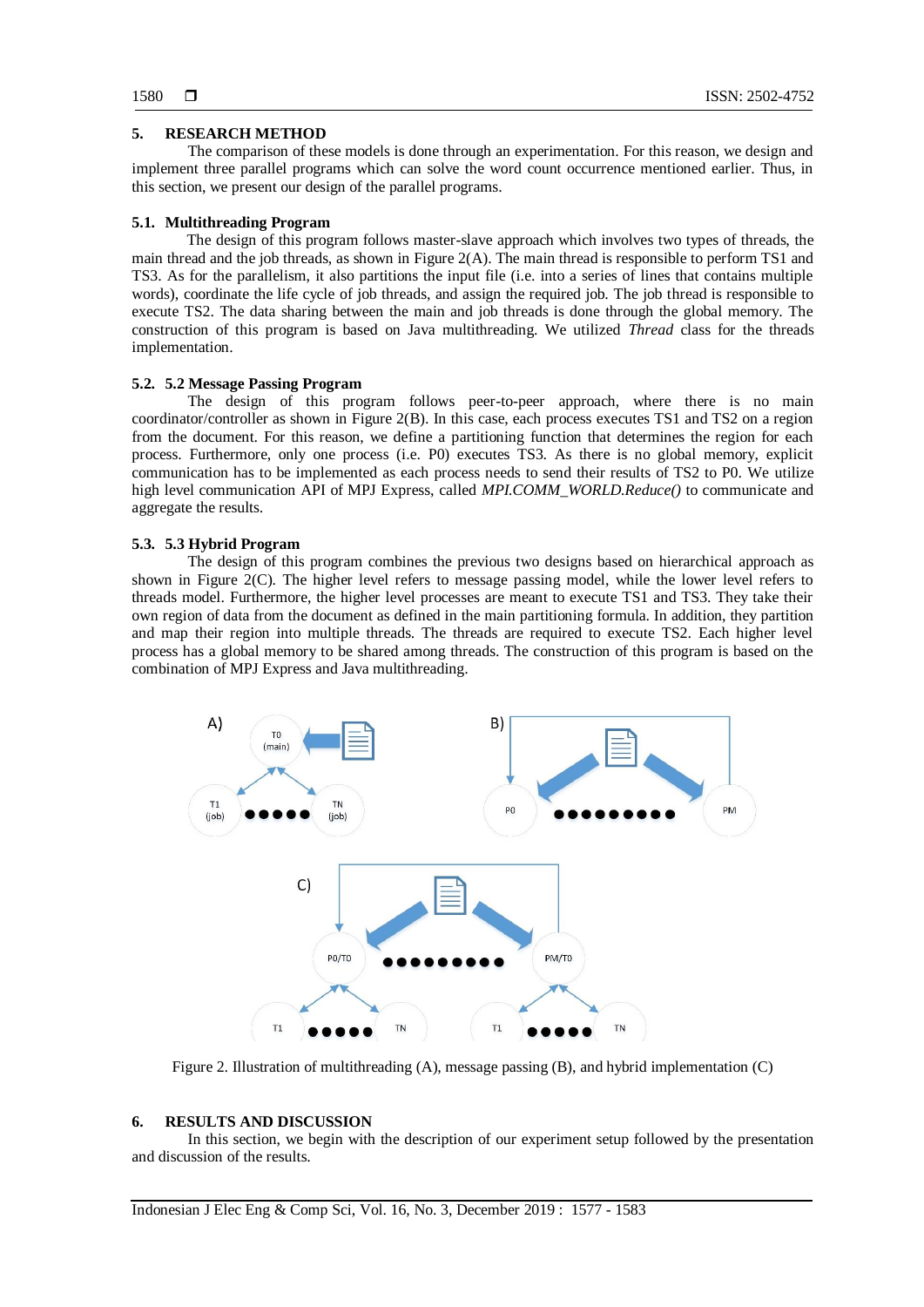### **6.1. Experiment Setup**

Our experiments were conducted on a Linux-based virtual machine with 10 Cores and 9GB of memory. We utilized eclipse Oxygen 2 to run the programs. We used three different size of input files, 1MB, 5MB, and 10MB for each parallel program. Furthermore, we focused on 2, 4 and 8 number of threads/processes. In the case of hybrid program, we set for 2, 4, and 8 threads for each 2, 4, and 8 processes. Based on these choices, we executed 3 groups of possible configurations as shown in Table 1. We run 10 times of each configuration to obtain the mean value. We logged the execution time of each program for presenting the results.

Table 1. The configuration used for the experiment Conf. File size Thread num. Process num. Process + thread num. 1 1 1MB 2t  $2p = 2p + 2t$ ,  $4p+2t$ ,  $8p+2t$ 4t 4p 2p+4t, 4p+4t, 8p+4t 8t 8p  $2p+8t$ ,  $4p+8t$ ,  $8p+8t$ <br>2t  $2p$   $2p+2t$ ,  $4p+2t$ ,  $8p+2t$ 2 5MB 2t  $2p$   $2p+2t$ ,  $4p+2t$ ,  $8p+2t$ <br> $4t$   $4p$   $2p+4t$ ,  $8p+4t$  $2p+4t$ ,  $4p+4t$ ,  $8p+4t$ 8t 8p 2p+8t, 4p+8t, 8p+8t 3 10MB 2t  $2p$   $2p+2t$ ,  $4p+2t$ ,  $8p+2t$ <br> $4t$   $4p$   $2p+4t$ ,  $8p+4t$ 4t 4p 2p+4t, 4p+4t, 8p+4t 8t 8p 2p+8t, 4p+8t, 8p+8t

#### **6.2. Performance Comparison**

In general, all programming models illustrate a performance improvement with increasing number of computing node (i.e. from 2 to 8 nodes), especially for the threads and message passing model. The threads model outperforms the other models when the input file size is 1MB. However, message passing model outperforms the others when the file size is increased. The fact that the threads model is degrading when the file size is increasing may be caused by the master-slave concept, where the main thread has to do the partitioning and distribution, as well as aggregating the results. Meanwhile, the good performance of message passing model may be due to peer-to-peer concept, where each computing node obtains the same file and only read the required region (i.e. based on predefined partition) assigned to them. The performance of hybrid model is slower for 1MB and 5MB of file sizes. However, the hybrid model with 8 process and 2 threads outperforms the other models. Having said that, the hybrid model does not show a significant difference with increasing number of computing node, especially when the file size is 10MB. This result may be caused by two layers partitioning of the input data. In addition, it also shows that increasing the computing node of the second layer (the thread number) does not give much benefit to the hybrid model. Figure 3 show the performance comparison based on 1MB, 5MB and 10MB.



Figure 3. Performance comparison: based on (a) 1MB, (b) 5MB and (c) 10MB

*Performance comparison of Java based parallel programming models (Muhammad Na'im Fikri Jamaluddin)*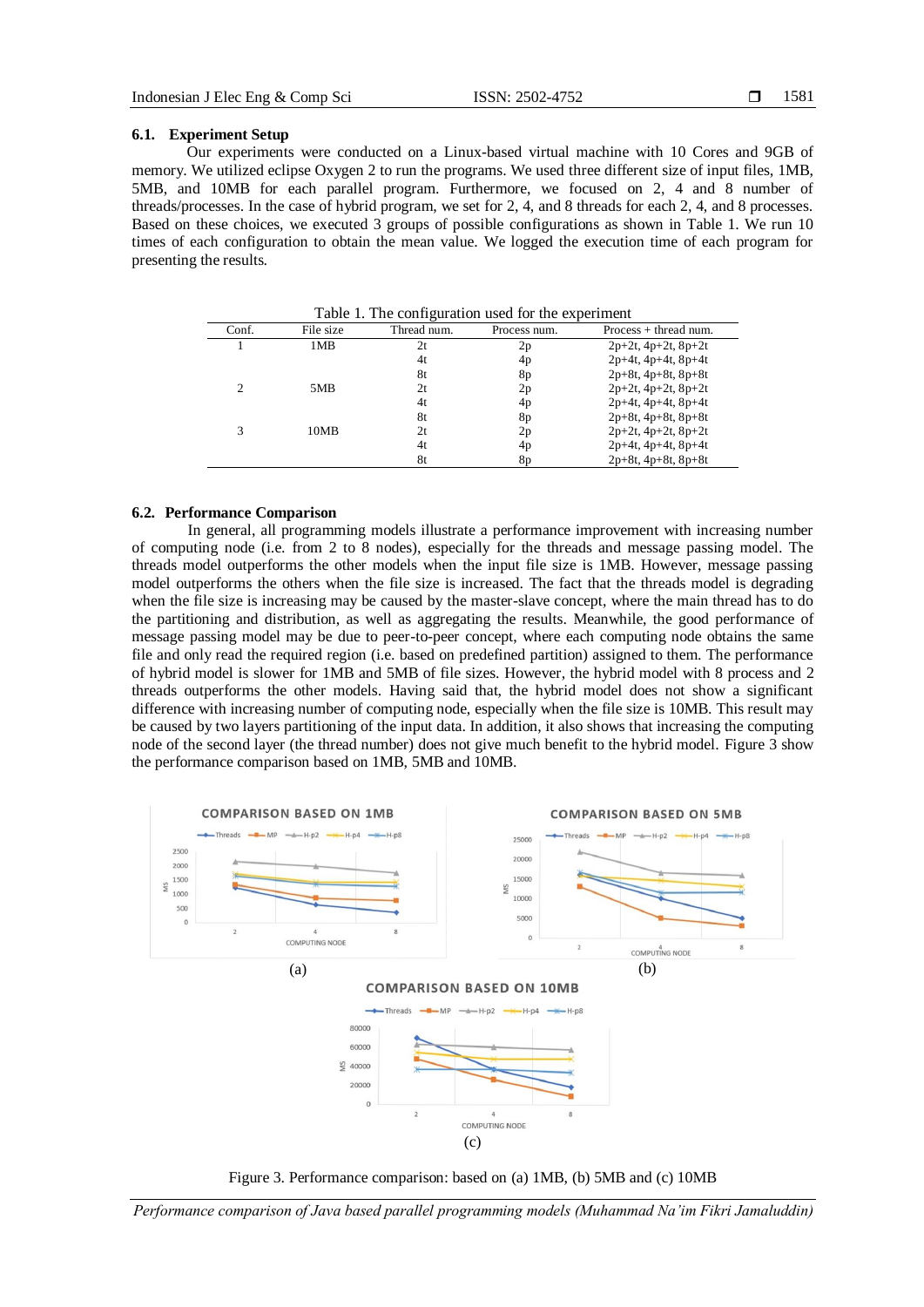# **7. CONCLUSION**

In this paper, we have presented the design of parallel programs based on three types of parallel programming models, namely, threads, message passing and hybrid model. We also have implemented these models using MPJ Express and Java multithreading and combination both. The implementation aimed to solve the word count occurrence problem that is significant in NLP research area. We have conducted a series of experiments to evaluate the performance of each program. We made a comparison of their execution time in relation to the size of input files and the number of threads and/or processes. The results have shown that the threads model is better when the input size is smaller, whilst the message passing model outperformed the others when the file size is doubled. The hybrid model is a bit slower and does not show a significant increase in terms of performance. For future work, we plan to use different computational problem that requires heavier computation with massive data as well as GPU support.

# **ACKNOWLEDGEMENTS**

This research has been supported by a Research Grant, 600-IRMI/ PERDANA 5/3 BESTARI (048/2018), funded by Universiti Teknologi MARA, Shah Alam, Selangor, Malaysia.

#### **REFERENCES**

- [1] O. Edelstein, et al., "Multithreaded Java program test generation," *IBM Syst. J.*, vol. 41, pp. 111-125, 2002.
- [2] Z. N. Rashid, et al., "Distributed Cloud Computing and Distributed Parallel Computing: A Review," *2018 International Conference on Advanced Science and Engineering (ICOASE)*, pp. 167-172, 2018.
- [3] D. L. Bruening and J. Chapin, "Systematic Testing of Multithreaded Java Programs," *Dep. Electr. Eng. Comput. Sci.*, pp. 150, 1999.
- [4] A. Ahmad, et al., "Multilevel Data Processing Using Parallel Algorithms for Analyzing Big Data in High-Performance Computing," *Int. J. Parallel Program.*, vol. 46, pp. 508-527, 2018.
- [5] C. Shen, et al., "Performance prediction of parallel computing models to analyze cloud-based big data applications," *Cluster Comput.*, vol. 21, pp. 1439-1454, 2018.
- [6] Blaise Barney, "Introduction to Parallel Computing," 2018. Available: https://computing.llnl.gov/tutorials/parallel\_comp/#MemoryArch.
- [7] E. Lusk, et al., "MPI: A message-passing interface standard," *Int. J. Supercomput. Appl.*, vol. 8, pp. 623, 2009.
- [8] D. G. Waddington, et al., "Dynamic Analysis and Profiling of Multithreaded Systems," *Designing Software-Intensive Systems*, IGI Global, pp. 290-334, 2009.
- [9] M. Baker, et al., "mpiJava: An object-oriented java interface to MPI," Springer, Berlin, Heidelberg, pp. 748-762, 1999.
- [10] M. Baker, et al., "MPJ Express: Towards Thread Safe Java HPC," *2006 IEEE International Conference on Cluster Computing*, pp. 1-10, 2006.
- [11] M. Bornemann, et al., "MPJ/Ibis: A Flexible and Efficient Message Passing Platform for Java," Springer, Berlin, Heidelberg, pp. 217-224, 2005.
- [12] W. Pugh and J. Spacco, "MPJava: High-Performance Message Passing in Java Using Java.nio," Springer, Berlin, Heidelberg, pp. 323-339, 2004.
- [13] G. L. Taboada, et al., "Java Fast Sockets: Enabling high-speed Java communications on high performance clusters," *Comput. Commun.*, vol. 31, pp. 4049-4059, 2008.
- [14] G. L. Taboada, et al., "F-MPJ: scalable Java message-passing communications on parallel systems," *J. Supercomput.*, vol. 60, pp. 117-140, 2012.
- [15] A. Tomar, et al*.*, "Parallel implementation of machine translation using MPJ Express," *2013 National Conference on Parallel Computing Technologies (PARCOMPTECH)*, pp. 1-5, 2013.
- [16] D. Pettinger and G. Di Fatta, "Scalability of efficient parallel K-Means," *2009 5th IEEE International Conference on E-Science Workshops*, pp. 96-101, 2009.
- [17] R. Rabenseifner, et al., "Hybrid MPI/OpenMP Parallel Programming on Clusters of Multi-Core SMP Nodes," *2009 17th Euromicro International Conference on Parallel, Distributed and Network-based Processing*, pp. 427-436, 2009.
- [18] H. Jin, et al., "High performance computing using MPI and OpenMP on multi-core parallel systems," *Parallel Comput.*, vol. 37, pp. 562-575, 2011.
- [19] S. K. Khaitan and J. D. McCalley, "SCALE: A hybrid MPI and multithreading based work stealing approach for massive contingency analysis in power systems," *Electr. Power Syst. Res.*, vol. 114, pp. 118-125, 2014.
- [20] R. Baños, J. Ortega, C. Gil, F. de Toro, and M. G. Montoya, "Analysis of OpenMP and MPI implementations of meta-heuristics for vehicle routing problems," *Appl. Soft Comput.*, vol. 43, pp. 262–275, Jun. 2016.
- [21] D. M. Rao and D. M., "Performance comparison of Cross Memory Attach capable MPI vs. Multithreaded Optimistic Parallel Simulations," *Proceedings of the 2018 ACM SIGSIM Conference on Principles of Advanced Discrete Simulation - SIGSIM-PADS '18*, pp. 37-48, 2018.
- [22] Y. Y. Jiao, et al., "A hybrid MPI/OpenMP parallel computing model for spherical discontinuous deformation analysis," *Comput. Geotech.*, vol. 106, pp. 217-227, 2019.